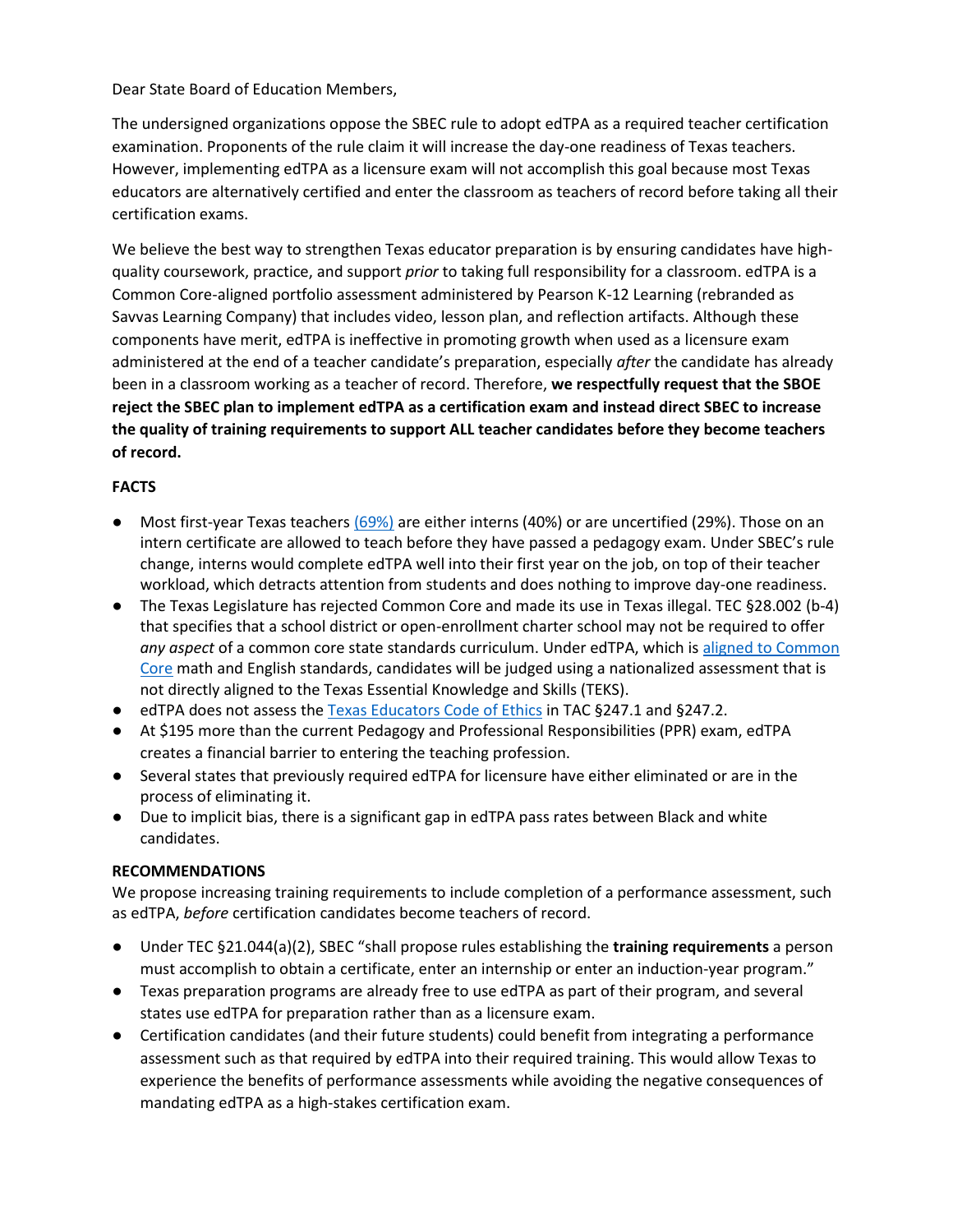● Our recommendation opens the door to further strengthen educator preparation through initiatives such as improving the current Texas-based pedagogy exam.

Thank you for your consideration of our request to veto the pending edTPA rule. We look forward to working together on alternative rule-making that will reflect our shared vision for improving educator preparation, teacher effectiveness, and student success.



(Texas Association of School Personnel Administrators)

(Texas Council of Administrators of Special Education)